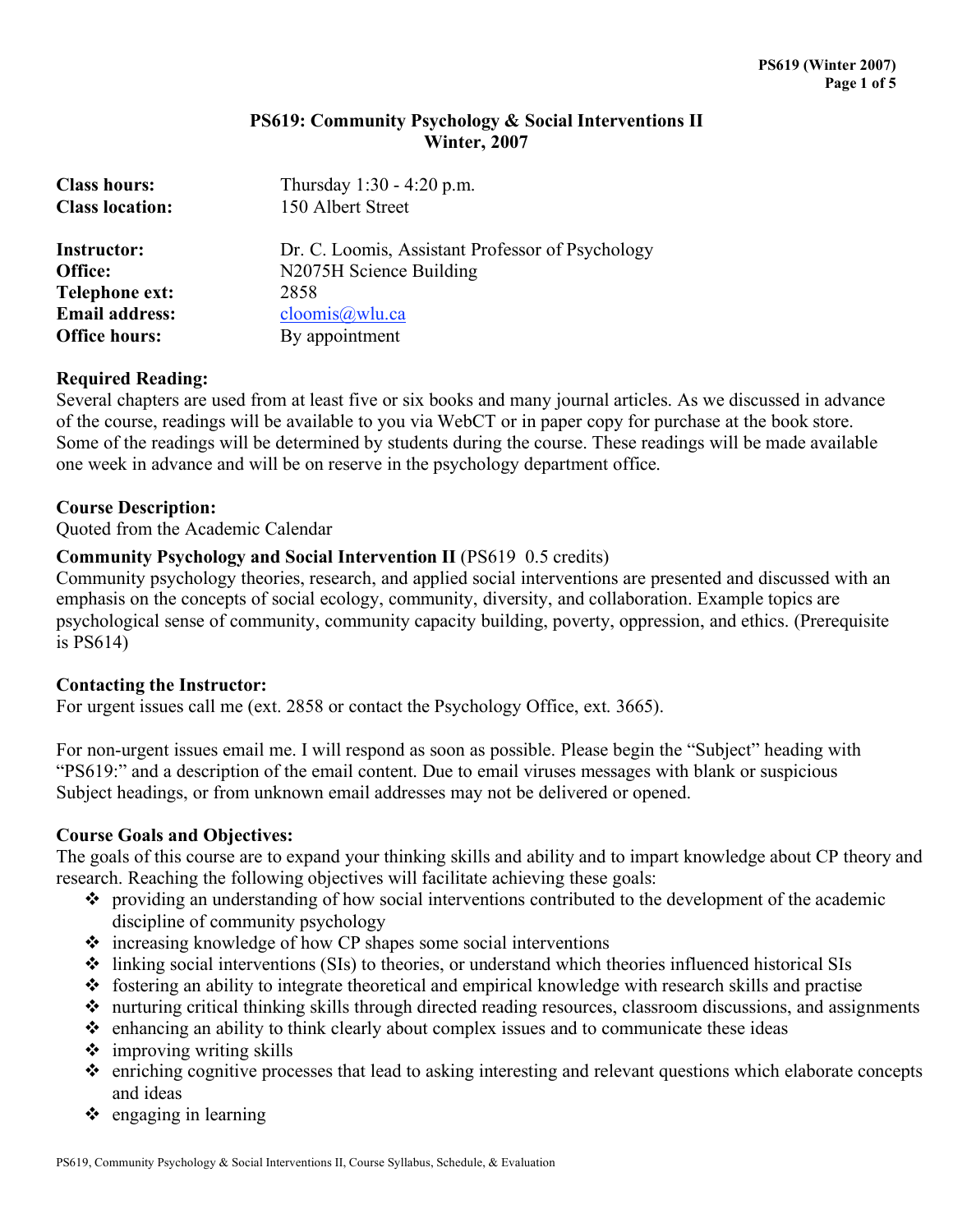# **Course Process and Expectations:**

This course is about reading, reflecting, thinking, re-thinking, discussing, and writing. The "process" of this course is an important component. In order to gain the knowledge, skills, and abilities specified in the course objectives you must engage in the various learning activities and environments of the course. A considerable amount of inclass time will be spent on discussion. You are enhancing your ability to contribute to and facilitate discussions.

Students will facilitate (or co-facilitate at their choice) classes 2 through 12, not including the classes where there is a field trip or conference symposium simulation. Facilitators guide the discussion keeping the following goals in mind: (i) **focusing**, staying on topic, (ii) **connecting** to the readings, (iii) **achieving breadth and depth** of the readings, and (iv) **summarizing the class session** both in terms of content and process.

## **Overview of Evaluation and Marks:**

The course requirements are divided into four areas: (1) thought papers; (2) case study; (3) presentations; and (4) synthesis of knowledge and application. These requirements provide a balance between reading and discussion as well as between individual and group work to foster a solid foundation in the study of community psychology and social interventions.

**1. Thought Papers (50%):** There are **five (5) "thought papers"** to write for this course. These are **individual projects**. A *Thought Paper* is a written result of **your** *thoughtful, focused, integrative reflection* upon a collection of weekly course readings. The paper can focus upon a key question raised and left unanswered by the readings, explore contradictions in the readings, critique ideas or research presented in relation to other knowledge you possess or experiences you have had, etc. Each paper is **restricted to two double-spaced, single-sided, 12-point, New Times Roman font typewritten pages**. Marking is based primarily upon the novel **contribution of the student's thoughts and analysis.** Each class several students will **summarize** their thought paper in class as a basis for class discussion. For this assignment you must write a thought paper for 5 of the 6 weeks indicated. Thought papers are due on WebCT Wednesday at noon. For the evaluation of this paper you will receive a written paragraph evaluating your thought paper on the characteristics specified above. An associated numerical value reflecting the evaluation also will be assigned.

**2. In-depth, Case Study (20%)**: This assignment requires that you participate in a **group project** in which you write and present a community psychology social intervention case study. This project is a collaborative assignment across three courses (PS606, PS619, and PS625). The project has three distinct sections, theory, research, and practice. More information on the content and style of the project is forthcoming. The project is worth 20 points. You will receive three separate marks, one for each course, as evaluated by the respective instructor. Your mark in this course will be a combination of 15% of my evaluation and 5% from your peer evaluations. The guidelines for these evaluations will be distributed in class. The entire project will count as 20% of the total course mark.

**3. PS619 Conference Symposia (10%):** The purpose of this assignment is to allow students to select themes or topics that have not been covered in the course and to develop mastery over a sub-area of a topic while coordinating with others. This assignment simulates a conference symposium. You will participate in one symposium for two different weeks. A symposium session runs 75 minutes. The project has both **collaborative and independent** components.

For the collaborative part of the assignment students will form two teams (with four persons each) and select a theme or panel topic on which to present and coordinate the sub-areas and readings, so that each team member makes a unique contribution. The symposia teams may choose a topic of their own or one from the suggested list (see footnote c. in the Schedule and Content Table). In class we will discuss symposia themes and ensure that each is unique. Please come prepared with ideas. The teams must submit all assignment components (titles, abstracts, and handouts) on WebCT. The format for the symposia proposals will follow the Society for Community Research and Action (SCRA) guidelines for the 2007 Biennial conference quoted as follows: **"Symposia: 100 word overview that provides a synthesis of the symposium presentations plus titles and a 200 word overview for each presentation that describes the content of the presentation and its contribution to the symposium."**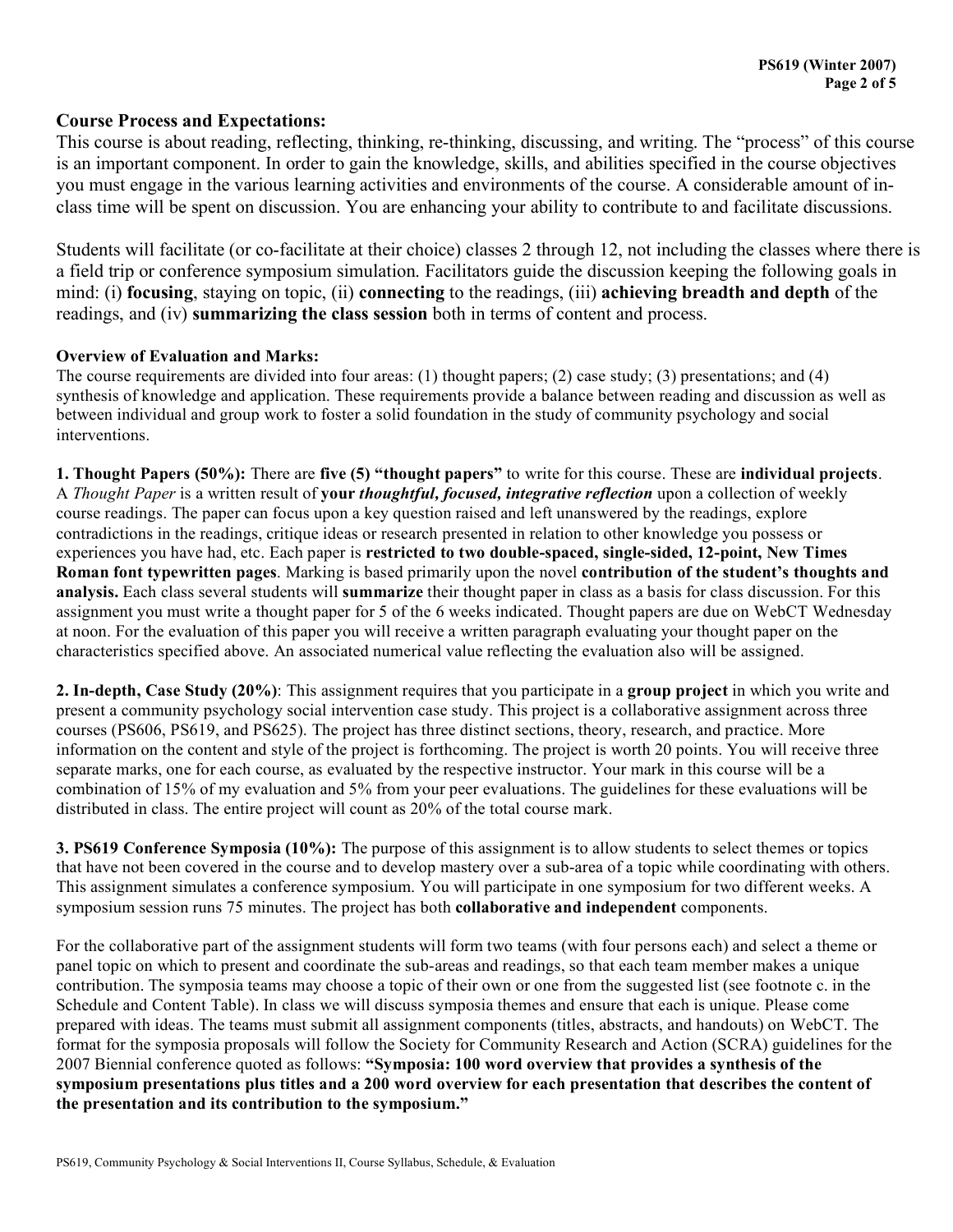The individual part of the assignment includes the following components: (1) selecting 4 to 5 readings (articles or chapters) on a specific sub-area of the selected panel topic; (2) writing a one page (single-spaced) handout, with a separate page of the references (selected readings); (3) delivering a 15-minute presentation; and (4) responding to audience questions after all four 15-minute presentations have been heard. The handouts are due when the presentation is made. Please bring (or arrange with me) to have a copy of the handout for everyone, including your panel members.

The conference symposia assignments comprise 10% of the course grade: 5% for each symposium, marked as follows.

|                                          | <b>MAXPOINTS</b> | <b>ACTUAL</b> |
|------------------------------------------|------------------|---------------|
| <i>SYMPOSIUM</i>                         |                  | <b>POINTS</b> |
| A. 200-word individual proposal          |                  |               |
| B. Quality of selected readings          |                  |               |
| C. Handout                               |                  |               |
| D. Presentation                          |                  |               |
| E. Responses during symposium discussion |                  |               |
| Total                                    |                  |               |

**4. Synthesis of Knowledge and Application (20%): This assignment is to be completed individually with no conversation, consultation, or editing from another person.** There is **one final, take-home exam with one question** in this course. You will be given two questions from which you will choose one. The resource for the exam is the course reading list. You will choose one of the two essay questions presented and write a response in **maximum eight, doublespaced, single-sided, 12-point, New Times Roman font typewritten pages** (not counting references). This paper must be in APA style including citations, page numbers, references, etc. This exam comprises 20 percent of the course grade. Marking is based primarily on mastery in specific knowledge and synthesis of a broad basic knowledge and applying it to a particular social intervention. This exam is marked "blindly" that is without your explicit identification, although you may be identifiable depending upon your response. You will be assigned an "identification number" from the graduate program administrator, Rita Sharkey. Use this number as the running head in the upper right hand corner along with the "topic question" and a page number as follows: "Topic Question: School Intervention, Identification Number #, Page #". After all papers are marked Rita will match the numbers to student names so grades may be assigned. The exam question will be evaluated as follows:

|                                   | <i>MAX POINTS</i> | <i>ACTUAL</i> |
|-----------------------------------|-------------------|---------------|
| <i>OUESTION 1</i>                 |                   | <b>POINTS</b> |
| A. Commonalities                  |                   |               |
| <b>B.</b> Differences             |                   |               |
| C. Choose One                     |                   |               |
| D. Grammar, APA Style, Formatting |                   |               |
| Total                             | 20                |               |

| ۰,<br>۰.<br>× |
|---------------|
|---------------|

| <i>OUESTION 2</i>                 | <i>MAX POINTS</i> | <i>ACTUAL</i><br><b>POINTS</b> |
|-----------------------------------|-------------------|--------------------------------|
| A. Understand this problem        |                   |                                |
| B. Develop intervention           |                   |                                |
| C. Steps for "buy-in"             |                   |                                |
| D. Grammar, APA Style, Formatting |                   |                                |
| Total                             |                   |                                |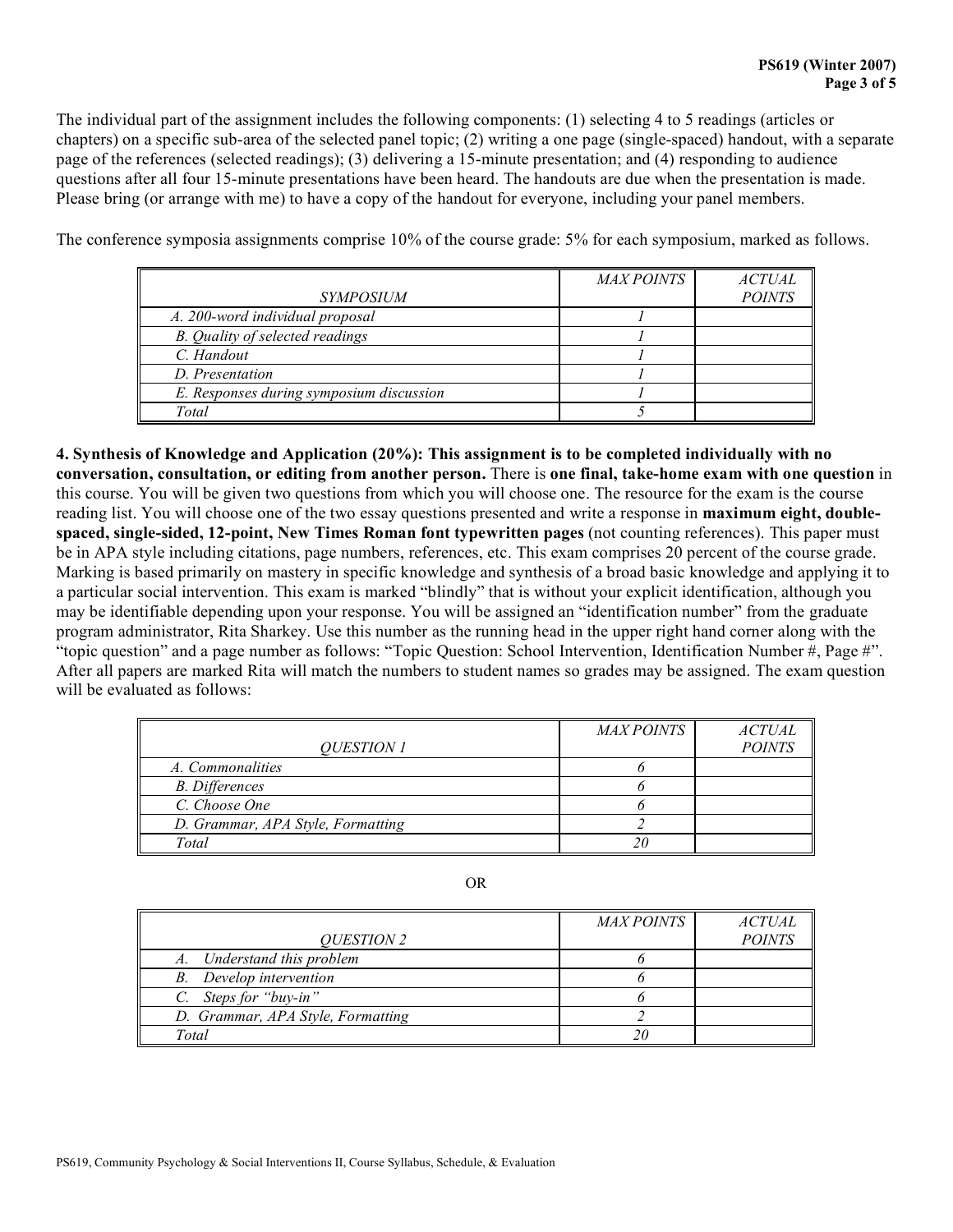| <b>Schedule and Content</b> (Dates in <b>bold</b> indicate when an assignment is due; R: Thursday) |  |  |
|----------------------------------------------------------------------------------------------------|--|--|
|                                                                                                    |  |  |

| Week                    | Date          | Assignments Due, Topic, & Agenda                                    |  |
|-------------------------|---------------|---------------------------------------------------------------------|--|
|                         | R, 1/4        | i. Course Overview & Negotiate Plenary Session Process              |  |
|                         |               | ii. Concepts of Community                                           |  |
|                         |               | Facilitated by the instructor                                       |  |
| $\overline{2}$          | R, 1/11       | i. Ecologies and Environments <sup>a</sup>                          |  |
|                         |               | ii. Form teams for case-study                                       |  |
|                         |               | Facilitated by Krystal and Suzanne                                  |  |
| $\mathbf{3}$            | R, 1/18       | i. Defining Social Problems <sup>a</sup>                            |  |
|                         |               | ii. Discuss and finalize symposia themes                            |  |
|                         |               | iii. 1 <sup>st</sup> Conference Symposia titles due                 |  |
|                         |               | iv. Make next week's readings available                             |  |
|                         |               | Facilitated by Amanda and Keith                                     |  |
| $\overline{\mathbf{4}}$ | R, 1/25       | i. Community Case Studies Readings & Examples                       |  |
|                         |               | (Provided in collaboration w/606 & 625)                             |  |
|                         |               | ii. 1 <sup>st</sup> Conference Symposia abstracts due               |  |
|                         |               | Facilitated by Tanya                                                |  |
| 5                       | R, 2/1        | PS619 1 <sup>st</sup> Conference symposia simulations $(5\%)^c$     |  |
|                         |               | (Student/Self-Assigned Readings)                                    |  |
|                         |               | Facilitated by the instructor                                       |  |
| 6                       | R, 2/8        | Collaboration and Partnerships <sup>a</sup><br>Facilitated by Brian |  |
| $\overline{7}$          | R, 2/15       | i. Community Capacity Building <sup>a</sup>                         |  |
|                         |               | ii. Mid-term evaluation of instructor by students                   |  |
|                         |               | ii. Make next week's readings available                             |  |
|                         |               | Facilitated by                                                      |  |
| $\overline{Real}$       | $2/19 - 2/23$ |                                                                     |  |
| Week                    |               |                                                                     |  |
| 8                       | R, 3/1        | i. Team Case Study Manuscript Due to PS606, PS619, PS625 (20%)      |  |
|                         |               | $1:30 - 4:20$                                                       |  |
|                         |               | ii. "Service-Learning in Service of Social Justice" <sup>3, b</sup> |  |
|                         |               | Facilitated by                                                      |  |
| 9                       | R, 3/8        | i. "Workshop" Laurier CP student cases (PS606, PS619, PS625)        |  |
|                         |               | ii. Make next week's readings available                             |  |
|                         |               | Facilitated by the instructors                                      |  |
| 10                      | R, 3/15       | i. Ethics <sup>a</sup>                                              |  |
|                         |               | ii. 2 <sup>nd</sup> Conference Symposia titles due                  |  |
| 11                      | R, 3/22       | Facilitated by<br>i. Field Trip to the Working Centre               |  |
|                         |               | (No Assigned Readings)                                              |  |
|                         |               | ii. 2 <sup>nd</sup> Conference Symposia abstracts due               |  |
|                         |               | Facilitated by The Working Centre                                   |  |
| 12                      | R, 3/29       | PS619 $2nd$ Conference symposia simulations $(5%)^c$                |  |
|                         |               | (Student/Self-Assigned Readings)                                    |  |
|                         |               | Distribute final exam                                               |  |
|                         |               | Facilitated by the instructor                                       |  |
| 13                      | R, 4/5        | i. Final exam due (20%)                                             |  |
|                         |               | ii. Wrap-up, course evaluation, celebration                         |  |
|                         |               | Facilitated by the instructor                                       |  |

**a. A week in which a thought paper may be written: you will write 5 of 6 weeks (10% each, totalling 50%), Due Wednesday before class at noon on WebCT**

b. This is the title of a paper (Loomis, Davidson-Harden, & Patterson, in progress)

c. Ideas for symposia topics may be student nominated or you may also choose from the following: Community advocacy, grassroots social movements, Conflict Resolution, Critical Psychology, Radical Psychiatry, Social Change, Lobbying, Dialogue & Deliberation, Public Conversations, World Café, Community Conversations, The Theatre of the Oppressed, Poverty, Racism and other forms of oppression